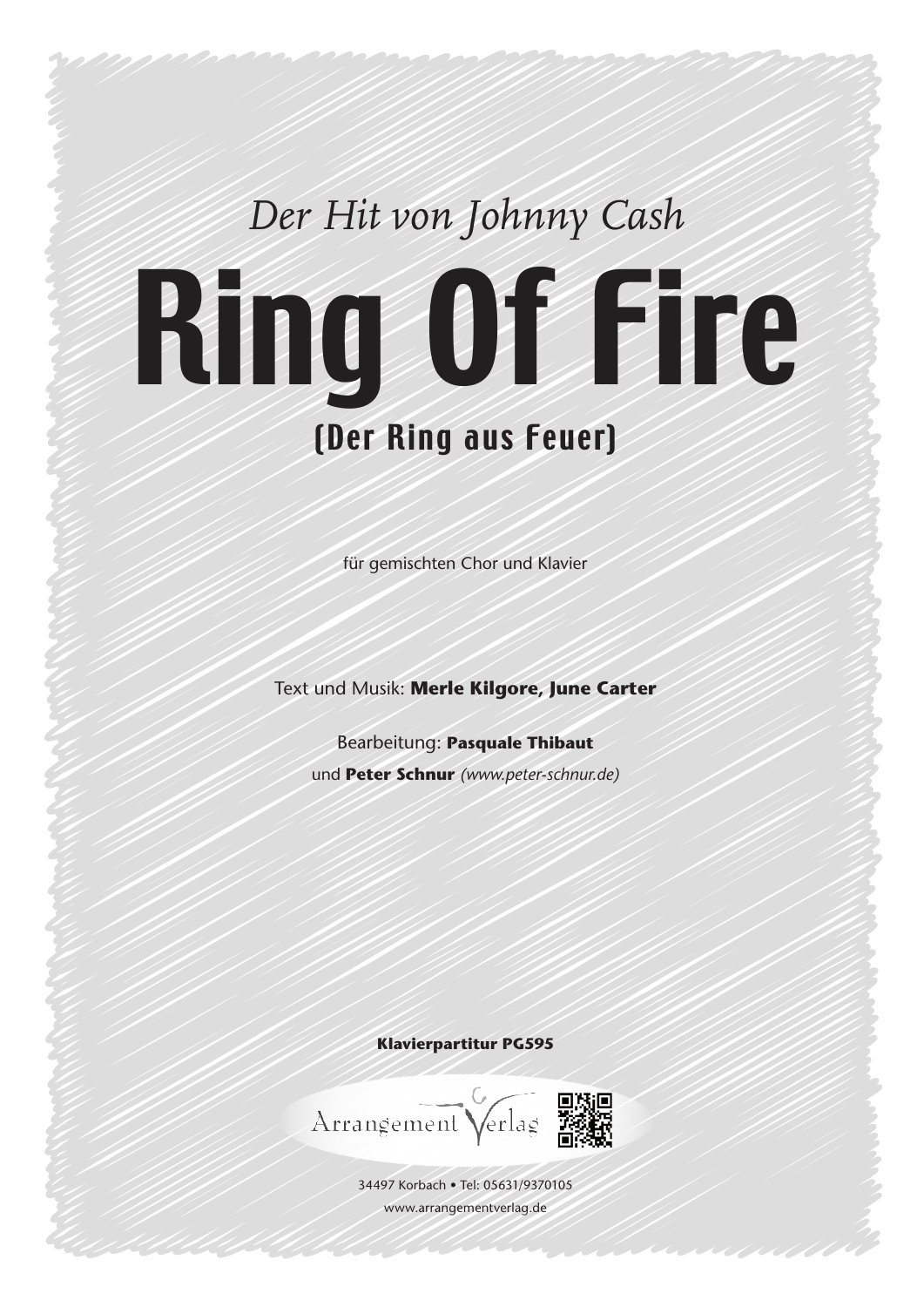Der Hit von Johnny Cash

)t Fire Ring

> Musik und Text: Merle Kilgore, June Carter Bearbeitung: P. Thibaut und P. Schnur





**PG595** 

© 1962 Painted Desert Music Corp, USA · This arrangement © 2011 Painted Desert Music Corp, USA Shapiro Bernstein & Co Limited Reproduced by permission of Faber Music Ltd · All Rights Reserved

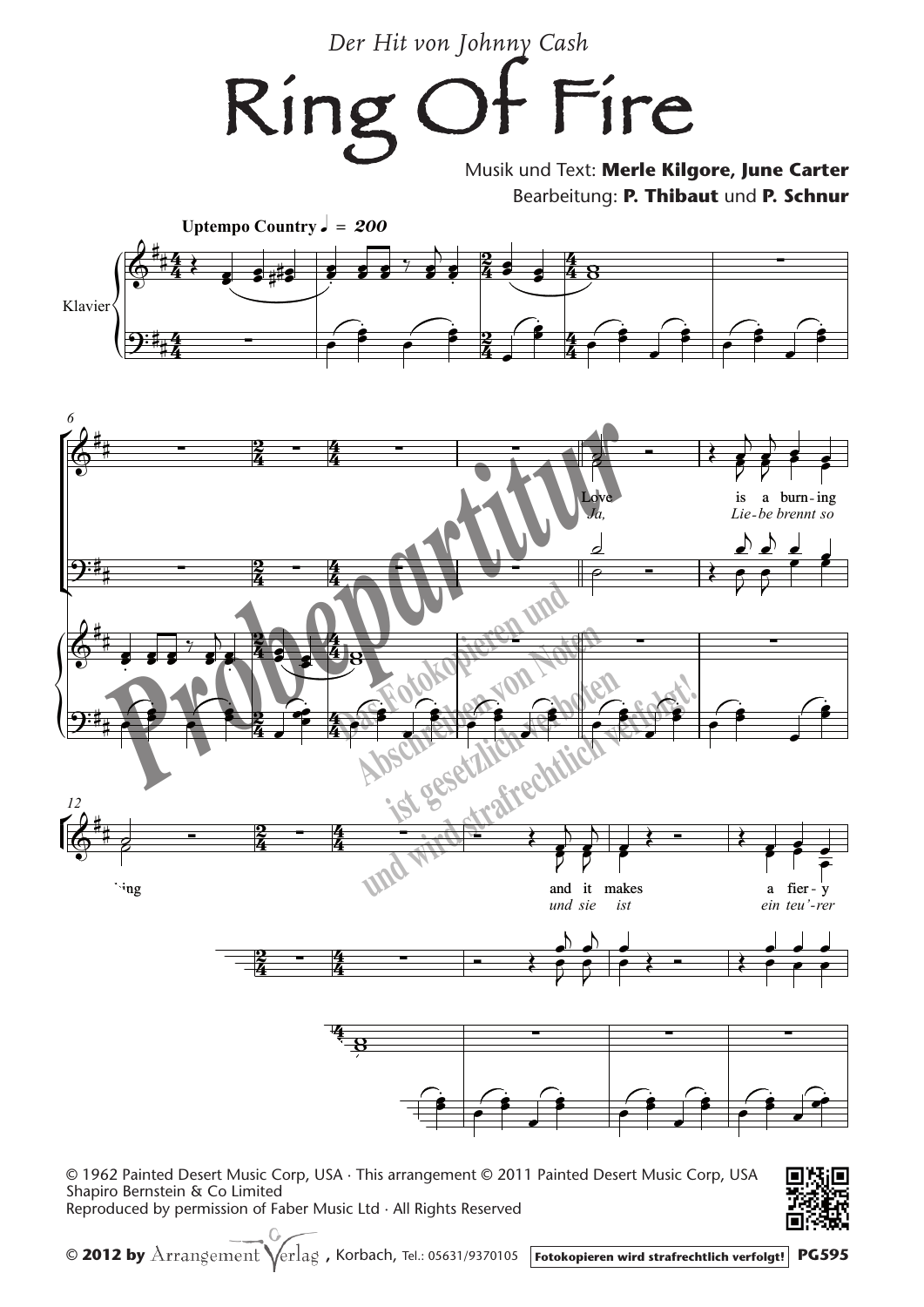

 $\overline{3}$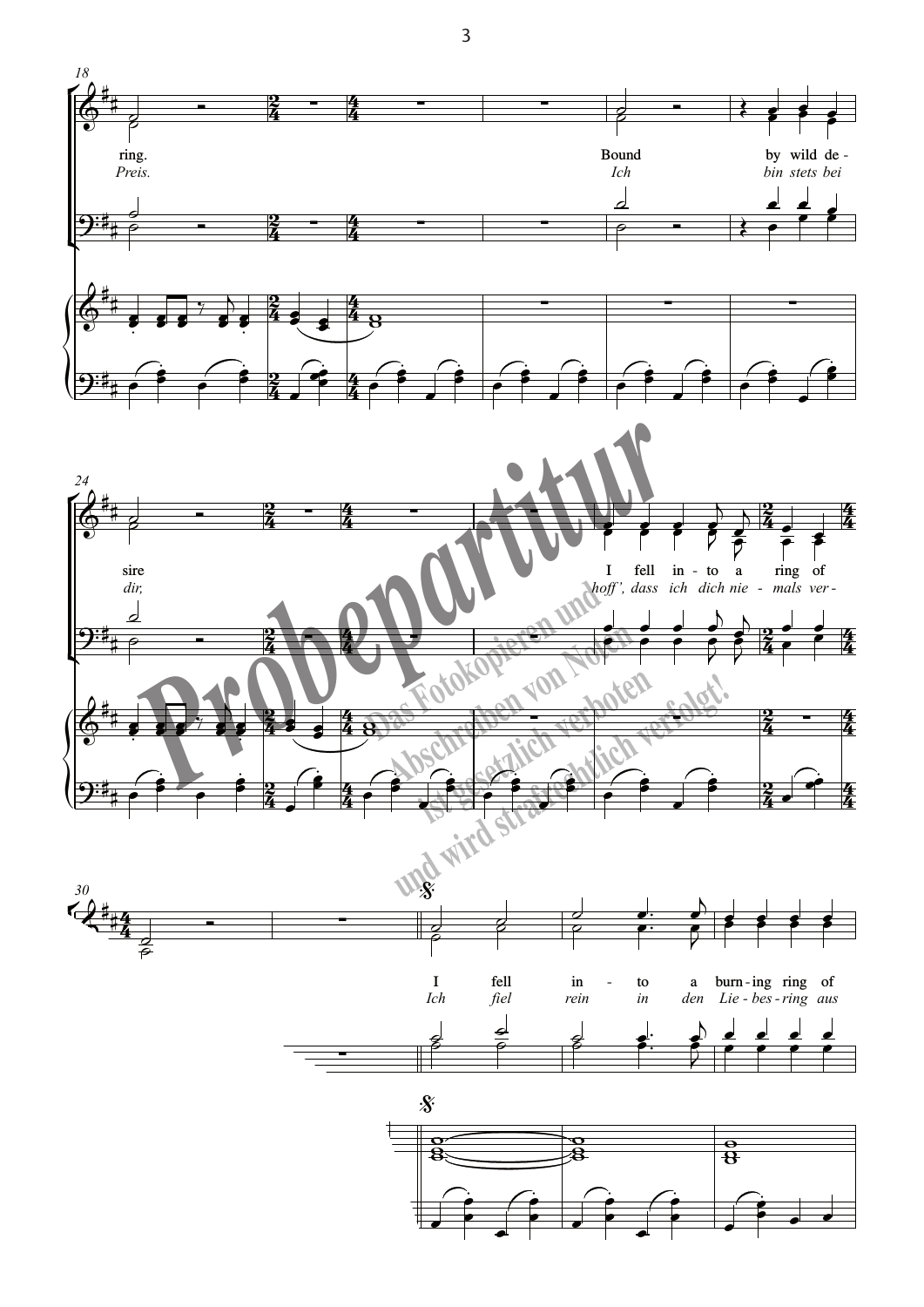





 $\overline{\mathcal{A}}$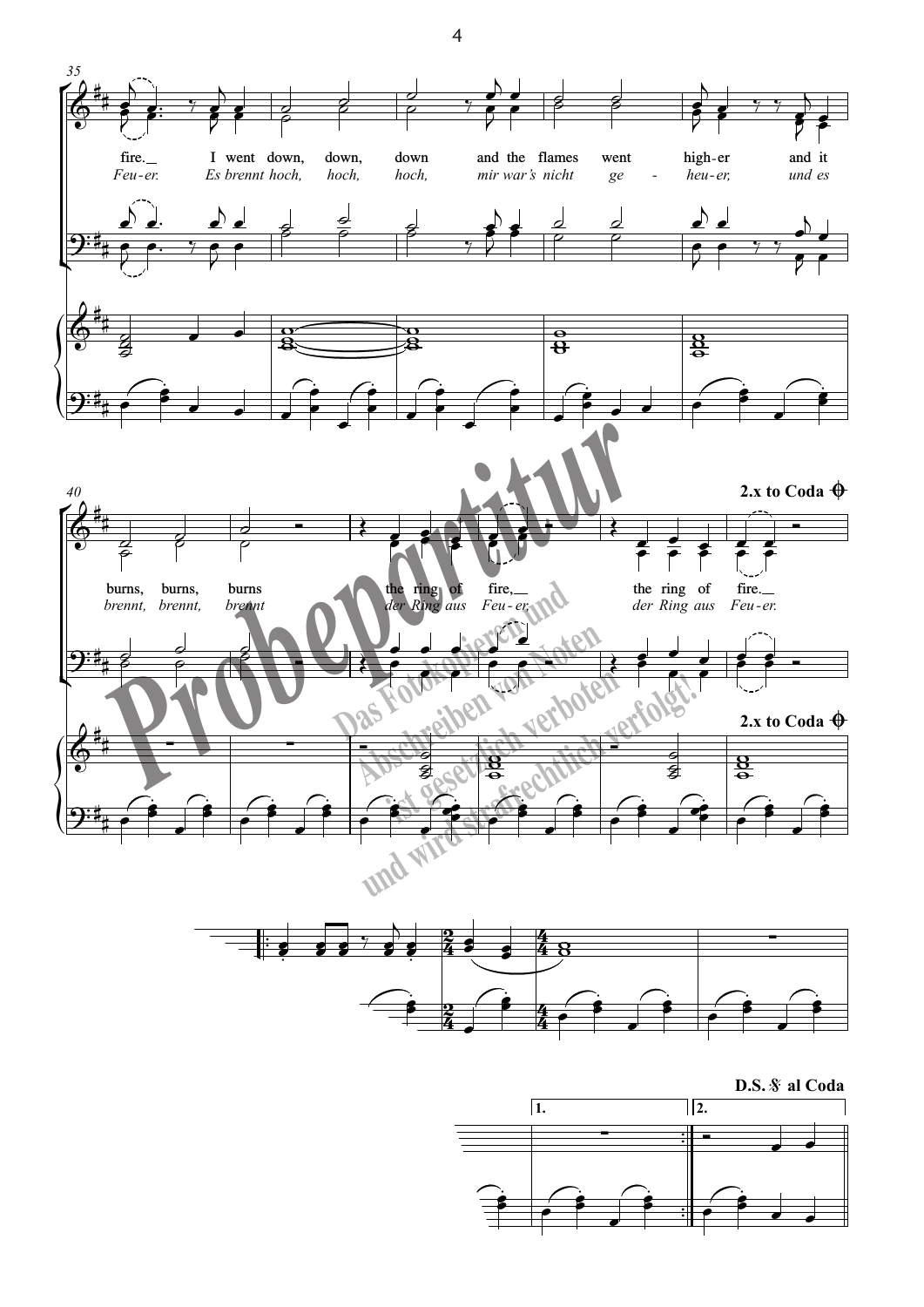